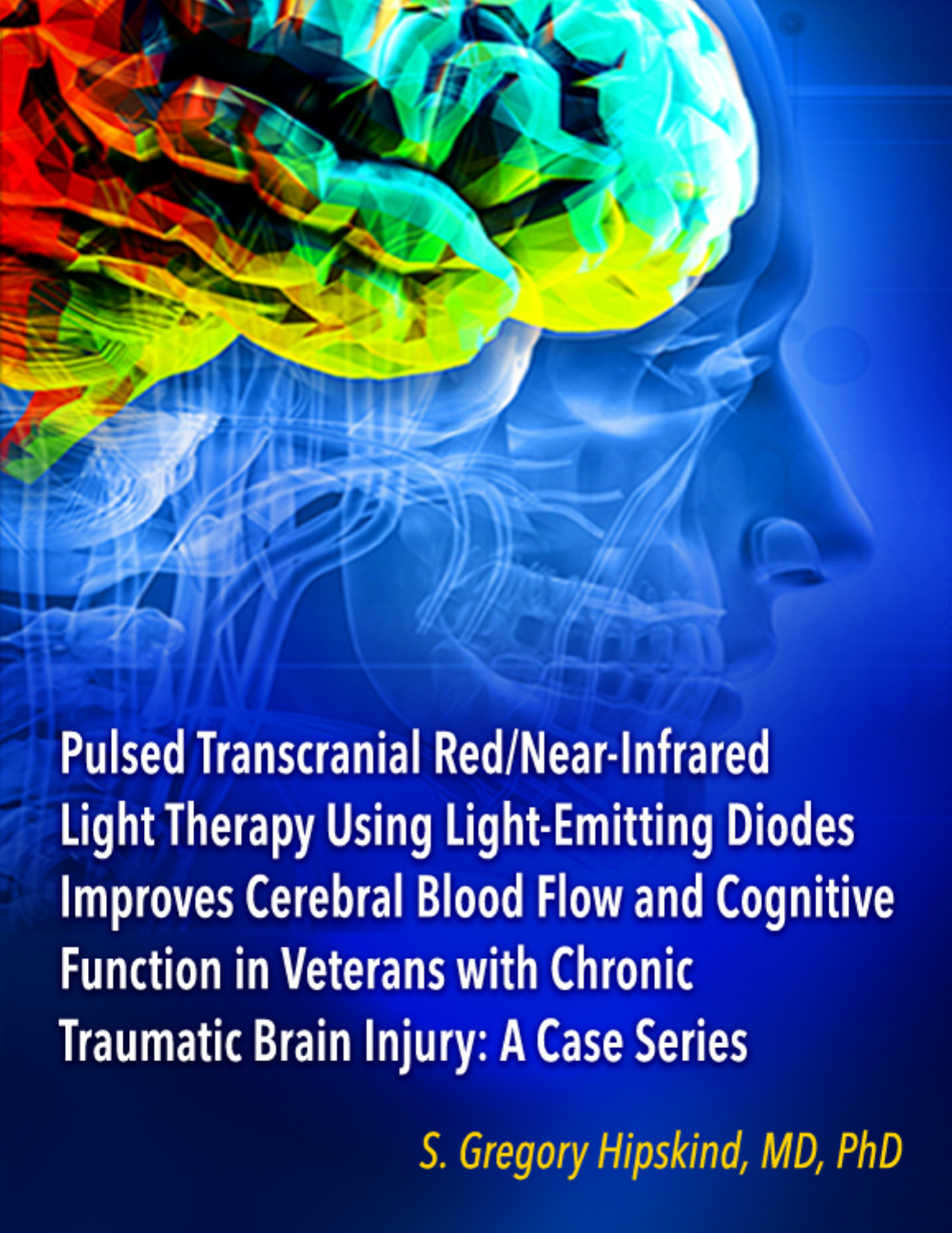# Pulsed Transcranial Red/Near-Infrared Light Therapy Using Light-Emitting Diodes Improves Cerebral Blood Flow and Cognitive Function in Veterans with Chronic Traumatic Brain Injury: A Case Series

S. Gregory Hipskind, MD, PhD,<sup>1,2</sup> Fred L. Grover, Jr., MD,<sup>3</sup> T. Richard Fort, PhD,<sup>4</sup> Dennis Helffenstein, PhD,<sup>5</sup> Thomas J. Burke, PhD,<sup>6</sup> Shane A. Quint, BS,<sup>4</sup> Garrett Bussiere, BS,<sup>4</sup> Michael Stone,  $MD<sub>1</sub><sup>7</sup>$  and Timothy Hurtado,  $MD<sup>8</sup>$ 

# Abstract

**Objective:** This study explored the outcome of applying red/near-infrared light therapy using light-emitting diodes (LEDs) pulsed with three different frequencies transcranially to treat traumatic brain injury (TBI) in Veterans.

**Background:** Photobiomodulation therapy (PBMT) using LEDs has been shown to have positive effects on TBI in humans and animal models.

Materials and methods: Twelve symptomatic military Veterans diagnosed with chronic TBI >18 months posttrauma received pulsed transcranial PBMT (tPBMT) using two neoprene therapy pads containing 220 infrared and 180 red LEDs, generating a power output of 3.3 W and an average power density of 6.4 mW/cm<sup>2</sup> for 20 min, thrice per week over 6 weeks. Outcome measures included standardized neuropsychological test scores and qualitative and quantitative single photon emission computed tomography (SPECT) measures of regional cerebral blood flow (rCBF).

Results: Pulsed tPBMT significantly improved neuropsychological scores in 6 of 15 subscales (40.0%; *p* < 0.05; two tailed). SPECT analysis showed increase in rCBF in 8 of 12 (66.7%) study participants. Quantitative SPECT analysis revealed a significant increase in rCBF in this subgroup of study participants and a significant difference between pre-treatment and post-treatment gamma ray counts per cubic centimeter  $[t=3.77, df=7,$  $p = 0.007$ , 95% confidence interval (95,543.21–21,931.82)]. This is the first study to report quantitative SPECT analysis of rCBF in regions of interest following pulsed tPBMT with LEDs in TBI.

Conclusions: Pulsed tPBMT using LEDs shows promise in improving cognitive function and rCBF several years after TBI. Larger, controlled studies are indicated.

Keywords: photobiomodulation, transcranial, traumatic brain injury, quantitative, SPECT imaging, LED, cognitive function

<sup>1</sup>Brain Injury Consulting, LLC, Department of Brain Research, Addison, Texas.

5 Colorado Neuropsychological Associates, Testing Department, Englewood, Colorado.

ª S. Gregory Hipskind, et al., 2018; Published by Mary Ann Liebert, Inc. This Open Access article is distributed under the terms of the Creative Commons License (http://creativecommons.org/licenses/by/4.0), which permits unrestricted use, distribution, and reproduction in any medium, provided the original work is properly credited.

<sup>&</sup>lt;sup>2</sup>InLight Medical, Medical Advisory Department, Addison, Texas.

<sup>3</sup> Revolutionary MD, Department of Medical Research, Denver, Colorado.

<sup>4</sup> CereScan Corporation, Department of Imaging Research, Littleton, Colorado.

<sup>&</sup>lt;sup>6</sup>University of Colorado School of Medicine, Department of Physiology (Retired), Aurora, Colorado.

<sup>&</sup>lt;sup>7</sup>Veterans Administration Hospital, Department of Radiology, Las Vegas, Nevada.

<sup>8</sup> Penrose-St. Francis Health Services, Emergency Department, Colorado Springs, Colorado.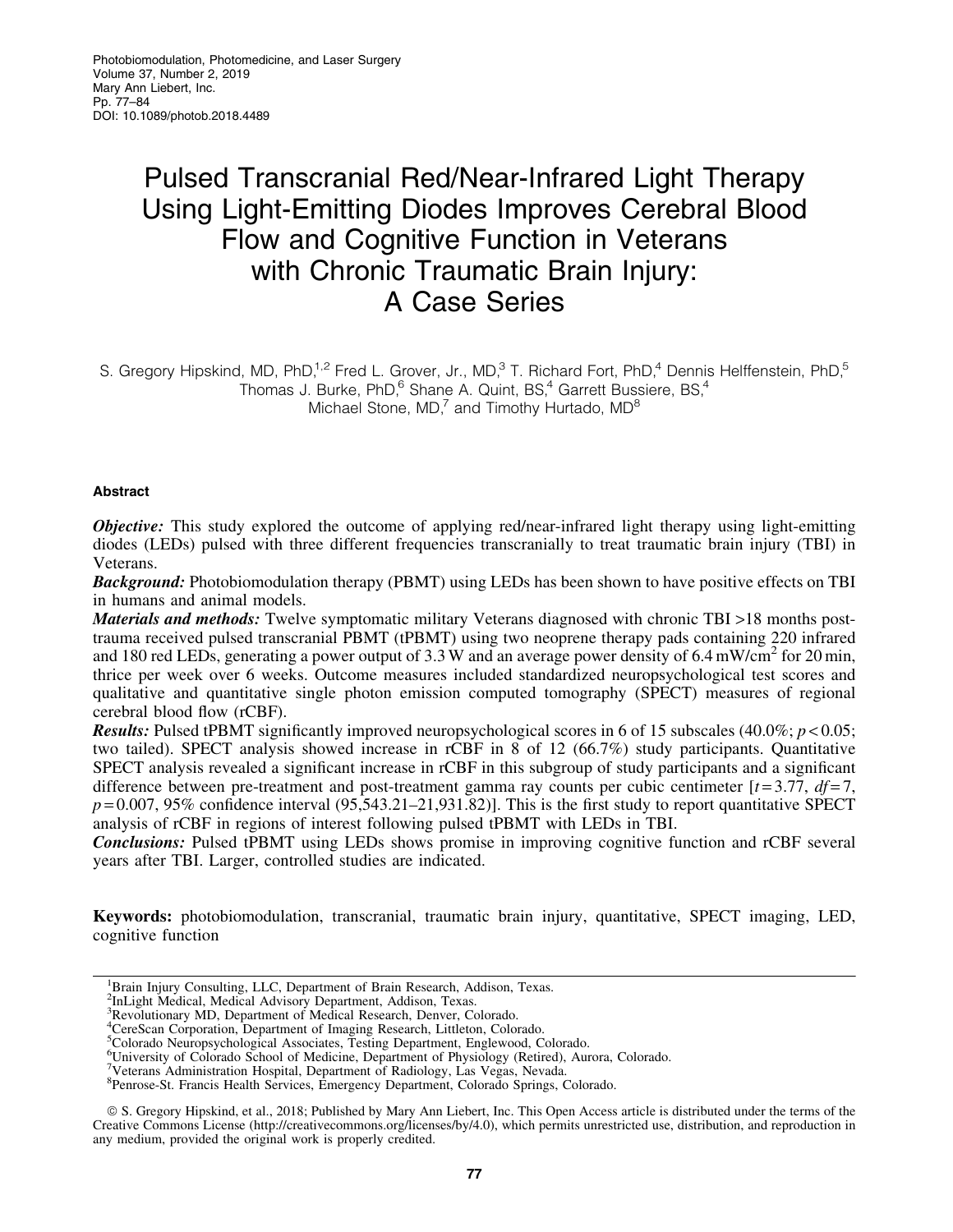# Introduction

THE INCIDENCE of traumatic brain injury (TBI) has grown<br>over the past decade. The Centers for Disease Control and Prevention estimated that >2.5 million TBI cases were reported in emergency departments in 2010, versus 1.5 million in  $2001$ .<sup>1</sup> Among returning soldiers, TBIs have been recognized as the ''signature wound'' of the Iraq and Afghanistan wars. Rates of depression, anxiety, and psychological symptoms are markedly elevated in TBI survivors.<sup>2,3</sup> The U.S. Veterans Administration has estimated the suicide rate among Veterans is 22 per day.<sup>4</sup> In addition, there has been increased media attention to the effects of TBI in various sports at all levels.

Public awareness of the devastating impact of TBI has grown, drawing the attention of clinicians and researchers. Current treatment for TBI is focused on pharmacotherapy and cognitive rehabilitation therapy. The residual cognitive and psychological impairments from TBI show minimal response to these interventions. Conversely, photobiomodulation therapy (PBMT) with light-emitting diodes (LEDs) has demonstrated positive effects on TBI in humans and animal models.<sup>5–8</sup> In addition, near-infrared (NIR) light with LEDs has been demonstrated to penetrate the human skull in multiple studies. $9-11$  Hamblin has reported on the safety, convenience, and efficacy of using LEDs as a legitimate source of PBMT for several brain disorders.<sup>7,8,12,13</sup>

Oron<sup>5</sup> demonstrated reduction in brain lesion size and improved neurological performance after a single 808 nm NIR laser treatment in a mouse TBI model. Wu et al.<sup>6</sup> demonstrated improved efficacy of PBMT in mice in the 665 and 810 nm range relating to the absorption of light by cytochrome C oxidase. Xuan et al. $^{14,15}$  demonstrated that transcranial PBMT (tPBMT) improved neurological performance and levels of brain-derived neurotrophic factor (BDNF) in mice with TBI. Quirk et al.<sup>16</sup> improved the biochemical and behavioral aspects of rats using a controlled cortical impact model of TBI using transcranial LEDs at 670 nm. Ando et al.17 demonstrated that pulsed light at 10 Hz was superior to 100 Hz or continuous light in producing behavioral and chemical improvements in rats undergoing controlled TBI.

Naeser et al.<sup>7</sup> reported two cases of TBI in humans treated with a combination of red/NIR LEDs applied bilaterally to the forehead and midline sagittal areas using LED cluster heads (total power 500 mW;  $22.2$ mW/cm<sup>2</sup> power density; 13.3 J/cm<sup>2</sup>). Both patients demonstrated clinical improvement, and statistical improvement in neuropsychological testing following treatment. In an open protocol case series of 11 patients with heterogeneous TBI, Naeser et al.<sup>8</sup> applied similar red/NIR LED clusters for 20 min thrice per week for 6 weeks. Pre-standardized/post-standardized neuropsychological testing revealed a statistically positive trend for executive functioning, inhibition switching, and long delay free recall. Improvements in sleep and symptoms of post-traumatic stress disorder were noted. In a single patient case report using a high power (10–15 W) in-office laser pulsed at 810 and 980 nm, applied to the TBI patient's forehead in 20 sessions over a 2-month period, Henderson and Morries $18$  reported improvement in symptoms of cognition, anxiety, and depression along with qualitative improvements in regional cerebral blood flow (rCBF), as measured by single photon emission computed tomography

(SPECT). Saltmarche et al.<sup>19</sup> utilized 810 nm NIR pulsed at 10 Hz in a controlled, single-blind pilot study with positive effects in a population of dementia patients. In a review of the literature comparing continuous wave to pulsed wave light therapy, Hashmi et al. $20$  concludes, "this review indicates that overall pulsed light may be superior to CW light with everything else being equal.''

Based on this body of evidence, the authors determined that exposing subjects to different frequencies during each treatment using a commercially available Food and Drug Administration (FDA)-cleared device would offer a novel treatment option and add noteworthy new findings to the field.<sup>13,17,20</sup> Therefore, three distinct pulse rates were used sequentially as a treatment modality.

The purpose of this study was to explore the outcome of using Pulsed Transcranial Red/NIR (PBMT) with LEDs on the neuropsychological functions of a group of 12 Veterans chronically suffering from TBI. In addition, since TBI has also been associated with decreased rCBF in numerous studies, $2^{1-24}$  this study measured possible changes in rCBF, as measured by quantitative SPECT, which has been associated with potentially positive clinical responses.

## Materials and Methods

## Design

This was an observational cohort study using a case series design that investigated the possibility that the pulsed transcranial application of red and NIR light could impact neuropsychological function and cerebral blood flow in Veterans with chronic TBI. A repeated-measures within-subjects design was used, a typical research design when investigating a new intervention.<sup>25</sup> No conclusions were made regarding generalizability or cause and effect. Trial registration at clinicaltrials.gov occurred after trial completion.

#### Study participants

Thirteen military Veterans diagnosed with chronic TBI were enrolled in this Western Institutional Review Boardapproved study (Olympia, WA).

All participants were male Caucasians, 21–55 years [mean  $(M) = 41.25$ ; standard deviation  $(SD) = 7.29$ ; years of education ranged from 12 to 18 years  $(M=15.2 \text{ years}; SD=1.99)$ . Seven were employed full time, one was self-employed, one was unemployed, one was disabled, and two did not respond. One participant dropped out of the study following treatment, resulting in a final sample of 12 Veterans (Table 1).

# Methods

Inclusion criteria included a minimum time of 18 months since last reported brain injury for study participants. This criterion was used to ensure that any improvement in outcome measures could not be attributable to the brain's natural healing process, which can occur up to 18 months following TBI.26 Average TBI age was not calculated due to histories of multiple TBIs in nine study participants and memory loss in another participant. All Western Institutional Review Board (WIRB) requirements and Health Insurance Portability and Accountability Act standards were met. No paid incentives were offered, but participants were given the option to keep the treatment device.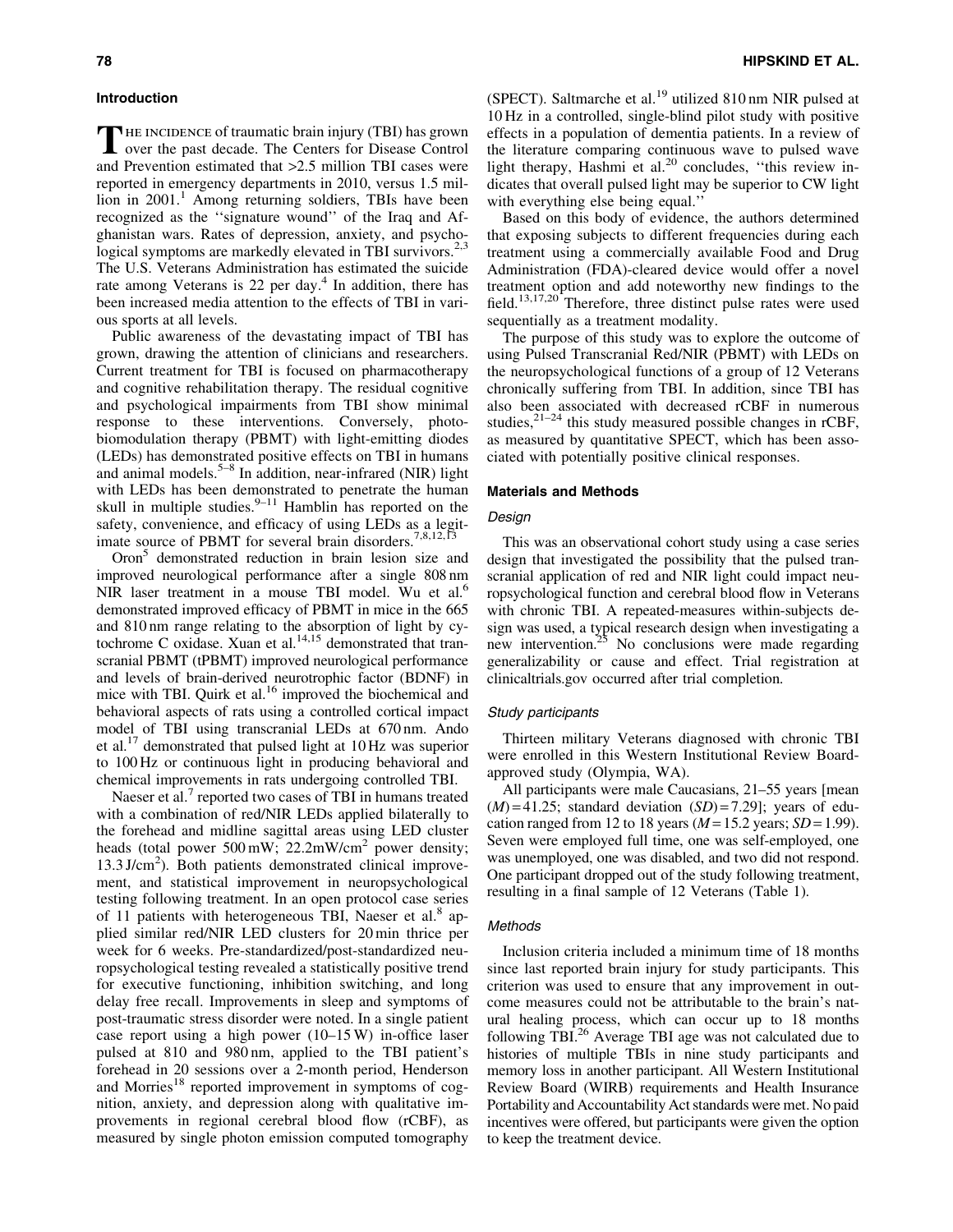Table 1. Demographics for 12 Military Veterans with Chronic, Mild-to-Moderate Traumatic Brain Injuries Treated with Red/Near-Infrared Light-Emitting Diodes Applied Transcranially

| Patient<br>no.     | Age<br>at entry      | Years of<br>education | Gender | Year(s) of TBI   | Medical history for TBI                                                                                  | Work status   |
|--------------------|----------------------|-----------------------|--------|------------------|----------------------------------------------------------------------------------------------------------|---------------|
| 1                  | 36                   | 16                    | Male   | 2003, 2004       | Multiple IED blasts, LOC                                                                                 | Full time     |
| $\overline{c}$     | 31                   | 16                    | Male   | 2009             | Slipped on airstrip, head impact, LOC                                                                    |               |
| 3                  | 46                   | 18                    | Male   | 1985, 1989, 1991 | Multiple (>8) concussions (football). Dove<br>head first in pool, LOC                                    | Full time     |
| 4                  | 56                   | 16                    | Male   | 2008             | Mountain biking accident, prolonged LOC                                                                  | Full time     |
| 5                  | 48                   | 16                    | Male   | 1993, 2011       | Sports injury, orbital blowout. Bucked off<br>horse into steel fence, multiple skull/facial<br>fractures | Full time     |
| 6                  | 36                   | 12                    | Male   | 2000, 2007       | Multiple $(3-5)$ mild concussions (football).<br>MVA, LOC                                                | Full time     |
| 7                  | 44                   | 16                    | Male   | 1983, 1998       | Multiple $(5)$ concussions (football, bull<br>riding). Helicopter crash, LOC                             | Disabled      |
| 8                  | 46                   | 12                    | Male   | 2004, 2007       | MVA resulting in head impact, LOC.<br>Multiple IEDs                                                      | Unemployed    |
| 9                  | 32                   | 16                    | Male   | 2007             | Multiple IEDs, LOC.                                                                                      | Full time     |
| 10                 | 37                   | 12                    | Male   | 1999–2009, 2004  | Multiple IEDs, burn pit exposure. High-<br>speed boating accident, LOC                                   | Self-employed |
| 11                 | 43                   | 16                    | Male   | 2001-2004, 2007  | Repetitive head trauma $(>10)$ concussions w/<br>LOC (wrestling, football, boxing)                       | Full time     |
| 12<br>Mean<br>(SD) | 40<br>41.3<br>(7.29) | 16<br>15.2<br>(1.99)  | Male   |                  | MVA, LOC                                                                                                 |               |

IED, improvised explosive device; LOC, loss of consciousness; MVA, motor vehicle accident; SD, standard deviation; TBI, traumatic brain injury.

#### Outcome measures and assessment protocol

Two quantitative outcome measures were used to assess the influence of the pulsed transcranial red/NIR treatment. Instruments were administered before beginning treatment and again within 3 weeks of completing treatment. Neuropsychological tests were administered by an experienced, licensed clinical psychologist. Testing focused on the cognitive abilities frequently affected by TBI and included subscales of the California Verbal Learning Test II (CVLT- $II$ <sup>27</sup> the Wechsler Adult Intelligence Scale IV (WAIS-IV),<sup>28</sup> the trail making test B (TMT-B),<sup>29</sup> and the digit vigilance test  $(DVT)^{30}$  (Appendix A). Following administration of the neuropsychological measures, each participant underwent brain SPECT scans to quantitatively measure rCBF in 138 regions of interest (ROIs). A confirmatory diagnosis from the SPECT scan was the final inclusion criterion for study enrollment.

Brain SPECT imaging was performed at an American College of Radiology (ACR)-certified CereScan facility in accordance with the 2014 ACR *Practice Guidelines and Technical Standards*. Patients were placed in a reclining chair and an IV line was established. They were allowed to acclimate in a quiet, semidarkened room with eyes open and sound-dampening headphones for 15 min. Next, the Tc99 m-labeled hexamethylpropyleneamine oxime (HMPAO) tracer was injected through the IV line and saline flushed. Scans were acquired following a 60-min washout period with a Siemens Symbia E SPECT gamma camera with lowenergy high-resolution parallel-hole collimators. Counts were collected in a  $64 \times 64 \times 64$  matrix with 32 stops of 5.625 degrees each, with a zoom of 1.78. Total counts exceeded 5 million. Post-acquisition processing was done with Segami Corporation's Oasis software (www.segamicorp.com), with a Butterworth filter of 0.6 and order of 6. Chang attenuation correction was performed along with motion correction, as needed, using Cedars-Sinai MoCo software (www.cedarssinai.edu/Patients/Programs.../Motion-Correction-

MoCo.aspx). There was no post-filtering.

Qualitative SPECT data were generated using Segami's Oasis software in horizontal, sagittal, and frontal views in 4 mm sections. Images were compared to an age-matched normative database containing 59 individuals. Scans were interpreted blindly and independently to confirm the TBI diagnosis by a board-certified, nuclear qualified radiologist with extensive experience with positron emission tomography/computed tomography and SPECT interpretations, and a nuclear qualified neurologist with over 4000 successful SPECT interpretations. Concordance was 100% between the two reading physicians regarding the presence or absence of TBI. Heterogeneity of the TBI SPECT findings within the study cohort was confirmed.

Quantitative SPECT data were generated from the Oasis software and then analyzed using MIM Software MIMneuro module, version 6.4 (www.mimsoftware.com).

# Device(s) and treatment

Study participants were treated with an FDA-cleared red/ NIR device manufactured by InLight Wellness Systems (www.inlightmedical.com). Because of the heterogeneous pattern of TBI noted in the literature and seen in the brain SPECT scans of study participants, the treatment device was designed specifically for this study to provide coverage for the entire cranium.<sup>31</sup> It contained 2 separate neoprene pads embedded with alternating rows of 180 red (629 nm) and 222 NIR (850 nm) LEDs generating 3.3W pulsed power output. One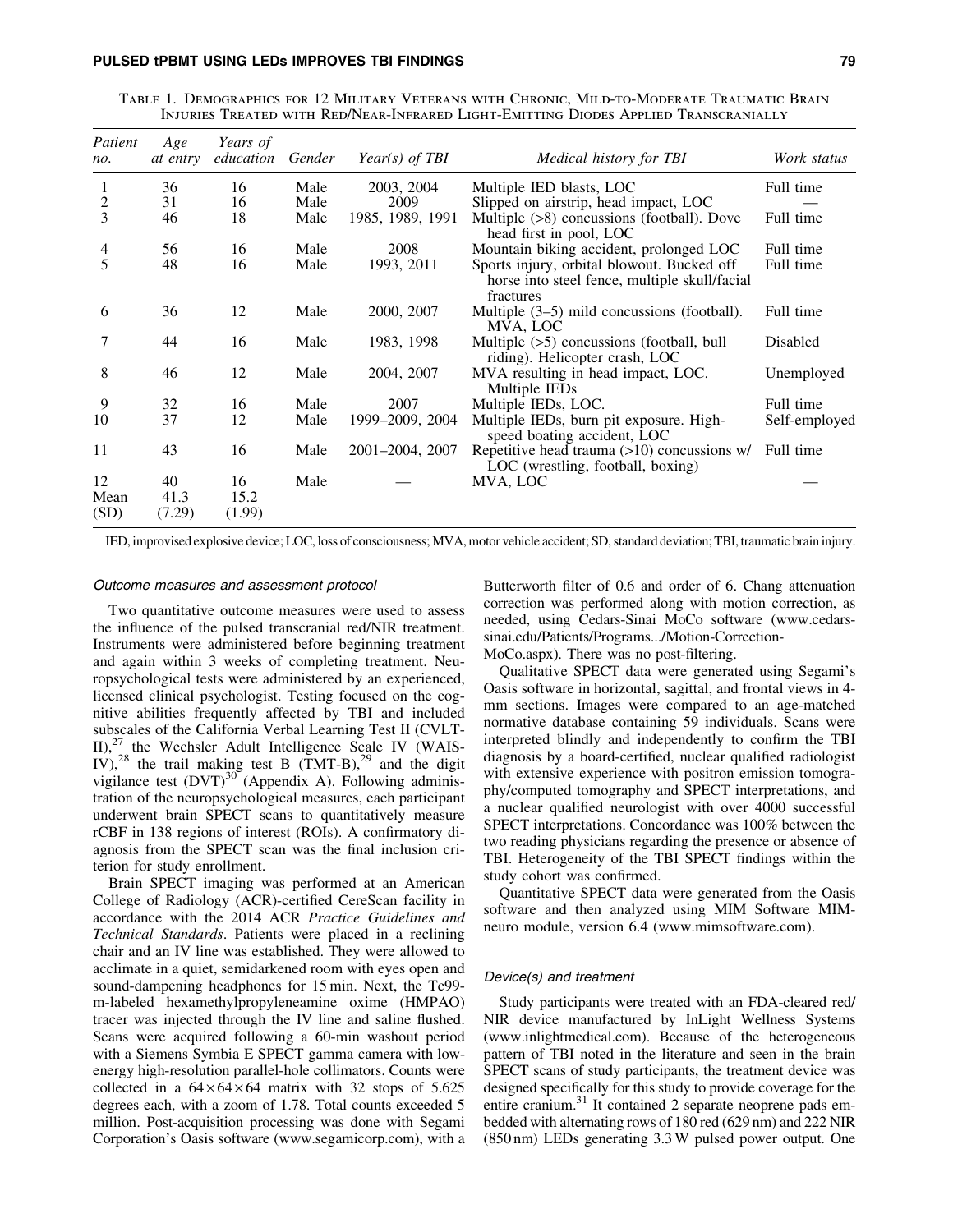

FIG. 1. Sequentially pulsed red/near-infrared device.

pad circled the skull and the other pad covered the top of the head, providing a total coverage area of  $519 \text{ cm}^2$  with an average power density of  $6.4 \text{ mW/cm}^2$ , an average energy density of 7.7 J/cm<sup>2</sup>, and a peak power density of 18.3 mW/cm<sup>2</sup> (Fig. 1). Published scientific evidence suggests that pulsed light is superior to continuous light application; therefore, red/

Table 2. InLight Wellness Systems Transcranial PHOTOBIOMODULATION THERAPY DEVICE PARAMETERS

| Source                                   | LED. |  |
|------------------------------------------|------|--|
| Total surface area, cm <sup>2</sup>      | 519  |  |
| Total red LEDs                           | 180  |  |
| Total infrared LEDs                      | 222  |  |
| Peak wavelength, red LEDs, nm            | 629  |  |
| Peak wavelength, infrared LEDs, nm       | 850  |  |
| Pulsed power output, W                   | 3.3  |  |
| Pulsed power density, mW/cm <sup>2</sup> | 6.4  |  |
| Pulsed energy density, J/cm <sup>2</sup> | 7.7  |  |
| Pulsed frequency first 6.7 min           | 73   |  |
| of 20-min session, Hz                    |      |  |
| Pulsed frequency second 6.7 min          | 587  |  |
| of 20-min session, Hz                    |      |  |
| Pulsed frequency third 6.7 min           | 1175 |  |
| of 20-min session, Hz                    |      |  |
| Pulse duty cycle, percentage             | 35   |  |
| Treatment session duration, seconds      | 1200 |  |
| Energy delivered per treatment, Joules   | 3994 |  |
| Frequency of treatment/week              | 3    |  |

Light was sequentially pulsed at the three frequencies listed above, theoretically decreasing the risk of tolerance development. Further, given the heterogeneous nature of TBI, a device was designed to cover the entire cranium.<sup>31</sup> Although the pulsed fluence was somewhat reduced relative to other studies at  $7.7 \text{ J/cm}^2$ , the total Joules delivered per treatment of 3994 was 20% over that reported in a previous study due to the device's larger surface area.<sup>8</sup>

LED, light-emitting diode; TBI, traumatic brain injury.

NIR light was pulsed at three different frequencies (73, 587, and 1175 Hz) for 6.7 min, each at a 35% duty cycle (DC).<sup>17-20</sup> DC is defined as pulse repetition rate  $(F) \times$  pulse duration  $(PD)$ , or  $DC = F \times PD$ . Twenty-minute treatment sessions were administered thrice per week for six consecutive weeks, totaling 18 sessions at 1 of 2 medical clinics.

Participants were taken to an examination room where treatment devices were applied to the head by an experienced light therapy practitioner. The amount, color, and density of hair were not measured. Most participants had generally shorter hair. Figure 1 demonstrates the treatment device with the top pad slightly opened to view diodes. However, for treatment, the top pad was velcroed shut. Participants were interviewed regarding any concerns, side effects, and/or adverse events from prior treatments before beginning each session. Responses were recorded in a logbook at each site. No adverse effects were noted at either site. Resources were unavailable to explore sleep quality or depression issues (Table 2).

# **Results**

#### Neuropsychological testing

Paired *t*-tests were used to compare pre-treatment and post-treatment raw scores on each of 15 neuropsychological scales  $(n=12)$ . Results indicated a significant increase in scores on 6 of 15 scales ( *p* < 0.05, two tailed). Veterans' *t*scores significantly improved for 3 of 5 subtests of the CVLT-II (trial 5  $t_{11} = 2.46$ ,  $p = 0.032$ ; short delay  $t_{11} = 2.26$ ,  $p=0.045$ ; and long delay  $t_{11} = 2.35$ ,  $p=0.039$ ) and 3 of 7 WAIS-IV subtests (symbol search  $t_{11} = 2.367$ ,  $p = 0.037$ ; coding  $t_{11} = 2.68$ ,  $p = 0.021$ ; and processing speed  $t_{11} = 3.188$ ,  $p = 0.009$ ). Nonsignificant estimates were found for the TMT-B, DVT, and remaining CVLT-II and WAIS-IV subtests (Table 3).

# Qualitative SPECT analysis

SPECT images were visually inspected to assess changes in rCBF. Each scan produced up to 75 slices and 192 images compared to a normative database by paired *t*-test to 138 different ROIs. The normative database comprised pooled data from 59 healthy individuals who served as age-matched controls in three separate, peer-reviewed scientific publications.32–34 Results indicated 8 of 12 (66.7%) participants showed increases in rCBF, whereas 4 of 12 (33.3%) did not. Nonetheless, these 4 showed improvements in 14/15 neuropsychological subscales. Typical SPECT images illustrating increased rCBF following treatment is displayed for one subject (patient 3) in Fig. 2.

#### Quantitative SPECT analysis

Quantitative analysis of SPECT images was recently shown to provide superior results to qualitative interpretations in evaluating TBI.<sup>35</sup> MIMneuro Software was used to register each image to a three-dimensional normative space before deriving counts of gamma rays per cubic centimeter (cc) of brain tissue (counts/cc) within anatomical ROIs. These counts provide a quantitative measure of rCBF (i.e., the higher the counts/cc, the greater the blood flow). Counts/ cc allowed for pre-quantitative and post-quantitative comparisons of rCBF in 138 ROIs.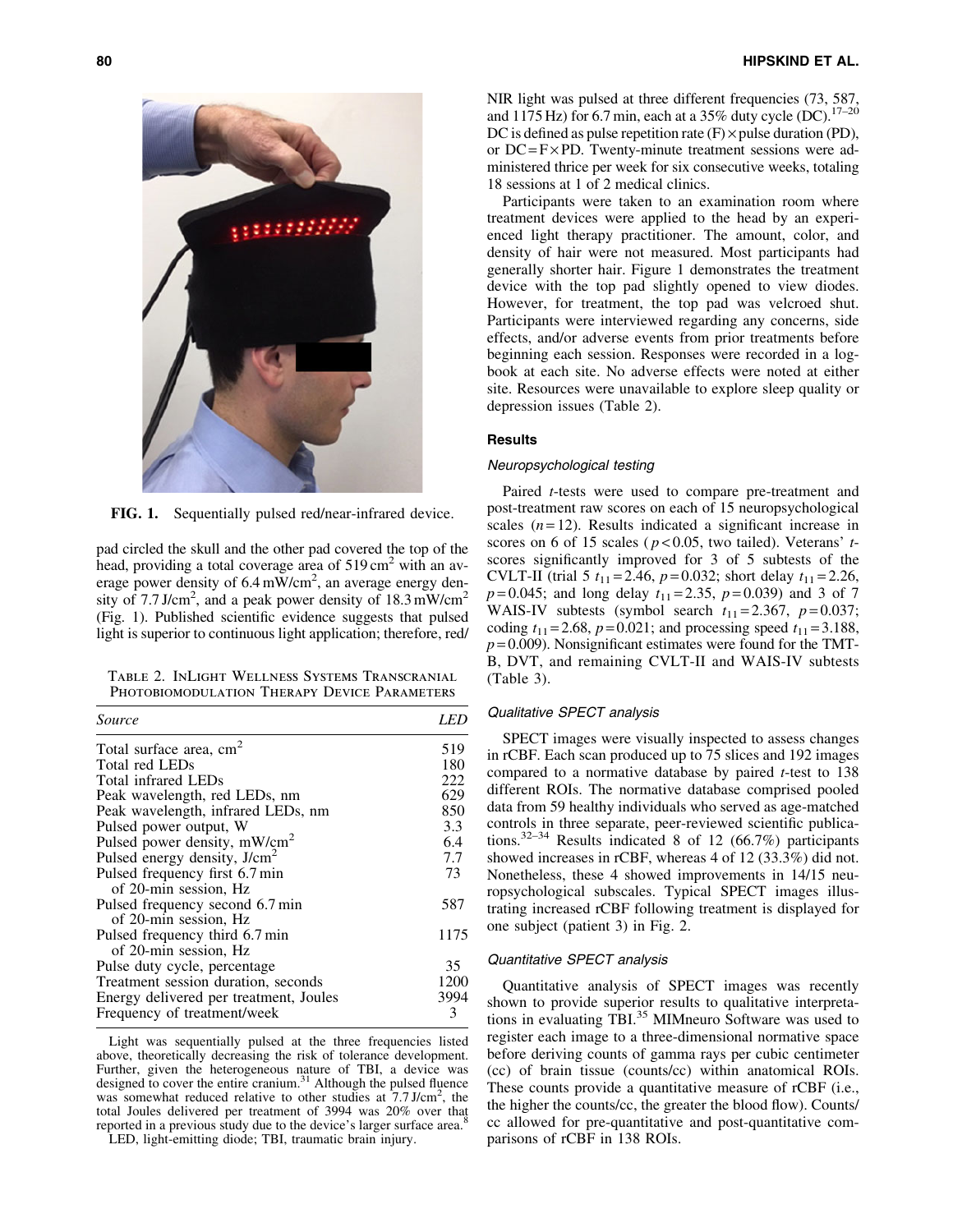| <b>Test</b>                          | Mean t-score pre-treatment | Mean t-score post-treatment | t     | df | p        |
|--------------------------------------|----------------------------|-----------------------------|-------|----|----------|
| California Verbal Learning Test II   |                            |                             |       |    |          |
| Trial 1                              | 46.3                       | 45.3                        | 0.28  | 11 | 0.782    |
| Trial 5                              | 50.8                       | 54.5                        | 2.46  | 11 | $0.032*$ |
| Trials $1-5$                         | 48.6                       | 51.3                        | 1.77  | 11 | 0.105    |
| Short delay                          | 52.6                       | 57.1                        | 2.26  | 11 | $0.045*$ |
| Long delay                           | 51.4                       | 55.2                        | 2.35  | 11 | $0.039*$ |
| Wechsler Adult Intelligence Scale IV |                            |                             |       |    |          |
| Digit span                           | 51.8                       | 55.4                        | 1.269 | 11 | 0.231    |
| Letter-number sequence               | 49.9                       | 54.9                        | 2.052 | 11 | 0.065    |
| Symbol search                        | 48.4                       | 53.9                        | 2.367 | 11 | $0.037*$ |
| Coding                               | 45.6                       | 50.9                        | 2.68  | 11 | $0.021*$ |
| Arithmetic                           | 48.7                       | 49                          | 0.272 | 11 | 0.791    |
| Working memory                       | 50.1                       | 52.3                        | 1.178 | 11 | 0.264    |
| Processing speed                     | 46.8                       | 52.7                        | 3.188 | 11 | $0.009*$ |
| Trail Making Test B                  | 42.9                       | 47.1                        | 0.968 | 11 | 0.354    |
| Digit vigilance                      |                            |                             |       |    |          |
| Speed                                | 45.9                       | 48.5                        | 0.773 | 11 | 0.456    |
| Accuracy                             | 42.3                       | 47.1                        | 1.137 | 11 | 0.280    |

Table 3. Neuropsychological Test Results

Working Memory Index derived from Arithmetic and Digit Span subtests. Processing Speed Index derived from Symbol Search and Coding subtests.  $n = 12$  for all tests.

\*Significant improvement in pre-raw/post-raw scores ( $p$  < 0.05).

Identification of hypoperfused regions was assessed using resting scan pre-treatment rCBF data. MIMneuro provides *z*scores of counts within ROIs by comparison to a normative database containing 90 individuals. A cutoff *z*-score of -1.00 was used to define an area of low rCBF (hypoperfusion). Participant resting SPECT scan results ranged from 12 to 34 ROIs with  $z \le 1.00$ . Pre-treatment and post-treatment resting scan areas of hypoperfusion were compared to evaluate the number of ROIs with increased perfusion following treatment. After treatment, rCBF increased by 47% to 92%, relative to pre-treatment low rCBF ROIs in eight

Pre-Treatment

**Post-Treatment** 



FIG. 2. Changes in regional cerebral blood flow following 6 weeks of treatment (P3). Sagittal and superior views.

participants. Four other participants showed no increase in blood flow in low rCBF ROIs at post-treatment. Among the four study participants who did not exhibit increased posttreatment rCBF, all showed increases in neuropsychological test scores (Table 4).

Further subgroup analysis of rCBF responders  $(n=8)$ demonstrated statistically increased rCBF in hypoperfused ROIs. Two-tailed paired *t*-test was used to compare pretreatment and post-treatment gamma ray counts/cc from the non-normal ROIs. Average post-treatment counts/cc (*M* = 1,407,877.81; *SD* = 126,810.14) were greater than average pre-treatment counts/cc (*M* = 1,349,140.30; *SD* = 121,981.94). A strong positive correlation was indicated between the

Table 4. Single Photon Emission Computed Tomography Analysis: Regions of Interest with Increased Blood Flow

| Patient<br>no. | No. ROIs<br>$z \leq 1.00$<br>pre-<br>treatment | No. ROIs<br>$z \leq 1.00$<br>$post-$<br>treatment | No. ROIs<br>with<br>increased<br>$CBF$ post-<br>treatment | % of ROIs<br>with<br>increased<br>$CBF$ post-<br>treatment |
|----------------|------------------------------------------------|---------------------------------------------------|-----------------------------------------------------------|------------------------------------------------------------|
| 1              | 12                                             |                                                   | 11                                                        | 92%                                                        |
| 2              | 24                                             |                                                   | 20                                                        | 83%                                                        |
| 3              | 13                                             |                                                   | 12                                                        | 92%                                                        |
| 4              | 20                                             | 3                                                 | 17                                                        | 85%                                                        |
| 5              | 34                                             | 18                                                | 16                                                        | 47%                                                        |
| 6              | 15                                             | 5                                                 | 10                                                        | 67%                                                        |
| 7              | 29                                             | 6                                                 | 23                                                        | 79%                                                        |
| 8              | 18                                             | 18                                                | $\mathbf{\Omega}$                                         | $0\%$                                                      |
| 9              | 24                                             | 24                                                |                                                           | $0\%$                                                      |
| 10             | 28                                             | 27                                                |                                                           | $4\%$                                                      |
| 11             | 25                                             | 24                                                |                                                           | $4\%$                                                      |
| 12             | 19                                             | 6                                                 | 13                                                        | 68%                                                        |

CBF, cerebral blood flow; ROIs, regions of interest.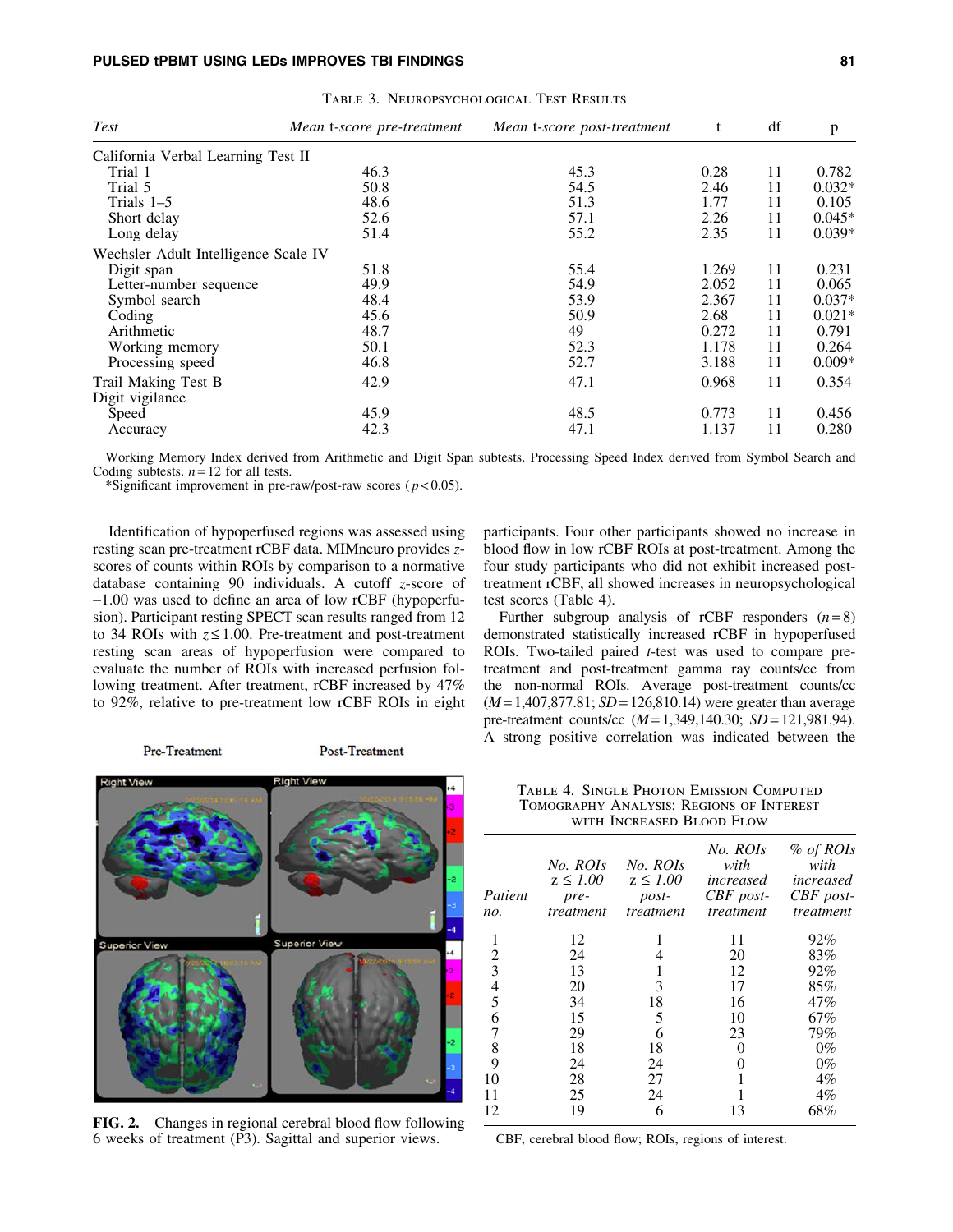two variables of interest pre-treatments and post-treatments  $(r=0.94, p=0.001)$ . Also, results revealed a significant difference between pre-treatment and post-treatment counts/cc [*t* = 3.77, *df* = 7, *p* = 0.007, 95% CI (95,543.21–21,931.82)].

In summary, these results indicated significant increases in subgroup scores on 6 of 15 neuropsychological tests and statistical increases in rCBF in 8 of 12 participants by quantitative SPECT in hypoperfused  $(z \le 1.0)$  areas of their brains, following a total of 6 h of progressively multi-pulsed tPBMT over 6 weeks. All 12 participants achieved improvement in 14/15 neuropsychological parameters; 8 of these 12 demonstrated improvement in rCBF.

## **Discussion**

This small case series study assesses the outcome of tPBMT with pulsed LEDs using multiple frequencies to treat Veterans with chronic TBI. Because of its capacity to noninvasively penetrate the human skull, LED-NIR light has been safely used since the late  $1980s$ .<sup>9–11</sup> tPBMT is associated with clinical improvement in subjects with neurodegenerative disease, $36$  depression, $8,37$  and TBI.<sup>7,8,18</sup> Our study results support these findings.

The postulated mechanism of action of PBMT is the release of nitric oxide (NO) from the chromophore hemoglobin in red blood cells, $38$  NO synthase lining the capillary endothelial cells,39 and cytochrome C oxidase chromophores within mitochondria increasing adenosine triphosphate production.<sup>40,41</sup> NO both activates guanylate cyclase to trigger vasodilatation and stimulates angiogenesis through the process of photobiomodulation.42 PBMT studies also suggest that NO increases reactive oxygen species, anti-inflammatory molecules, and neuroprotective factors (e.g., BDNF).<sup>14,15,43</sup>

Increased rCBF was visualized with qualitative SPECT and measured with quantitative SPECT 1–4 weeks following the cessation of tPBMT therapy. These findings suggest a positive effect on both cellular neuropathophysiological processes and the production of ongoing neuroprotective factors, possibly including BDNF.<sup>14,15</sup>

Six of 15 neuropsychological tests showed significant improvements in memory, concentration, and cognitive processing speed and all, but one test, showed positive outcomes. All study participants verbally reported substantial reductions in many of their TBI symptoms.

Finally, SPECT data clearly showed rCBF improvements in 8 of 12 participants. It is unclear why the other four participants showed no increase in rCBF following treatment, despite positive clinical responses. Since 3 of the 4 (75%) who did not increase rCBF had a higher incidence of blast injuries, it is possible that different light dosing parameters exist for those who sustain blast versus acceleration/deceleration injuries. Explosive blast TBI (bTBI) shares many clinical presentations with closed-head TBI. However, bTBI has such unique features as early cerebral edema, prolonged cerebral vasospasm, and different diffuse axonal injury that support the concept that bTBI is a separate and distinct type of TBI.<sup>44</sup> These findings should be considered in designing future clinical trials.

# Future studies

These preliminary results strongly support future studies involving larger numbers of subjects using sham and control groups with randomization and double-blinding procedures. Also needed are studies differentiating between bTBI and acceleration/deceleration TBI responses to light therapy, and longitudinal measures at 6 and 12 months posttreatment without interval intervention to assess the longterm efficacy of tPBMT. Finally, studies comparing focal versus global applications of tPBMT at varying doses and various pulsed frequencies should be explored.

#### Study limitations

The limitations of this study include the use of a small, voluntary sample with no control or sham treatment groups for comparison. This was a case series design in which all participants received the same treatment and blinding of participants and clinicians administering the treatment was not performed. Unconscious experimenter bias and placebo effects must be controlled in future studies. Alternate forms of neuropsychological assessments were not used due to budget, personnel, and time constraints, introducing potential practice effects. A third limitation is the possibility that regression to the mean could partially explain the results of the quantitative SPECT analyses due to the selection criteria cutoff of  $z \le 1.00$ . Theoretically, removal of selection criteria would alleviate this issue; however, it is one of the best practice identifiers for the decreased rCBF associated with TBI. $^{21-24,45}$  Another possible limitation is the reproducibility of SPECT, although research shows SPECT reproducibility to be between  $\pm 1.3\%$  and  $5\%$ .<sup>46</sup>

## Conclusions and Summary

These study results corroborate previous research using tPBMT with LEDs for treatment of chronic TBI.<sup>7,8,13</sup> This was the first study of its kind to utilize sequentially pulsed LED technology, as well as quantitative SPECT data to measure rCBF responses to tPBMT with red/NIR LEDs administered through an affordable FDA-cleared device, as suggested in other studies.<sup>13</sup> As innovative treatments for neuropsychiatric dysfunctions are developed, quantitative brain biomarkers should be utilized to augment the evaluation of scientific and medical efficacy.

It appears the use of tPBMT with pulsed LEDs may improve cognitive function and decrease the rCBF deficits associated with chronic TBI. The statistical improvements in so many aspects of neuropsychological functioning and brain perfusion with a sample of 12 suggest a treatment effect that is worthy of further investigation. Considering the cost/benefit ratio and convenience of LEDs, the economic, health, and social impact of tPBMT with LEDs in the treatment of TBI could be substantial.

# Acknowledgments

This research was supported by a grant from the Tug McGraw Foundation of Yountville, CA. The authors thank Dr. Fred Grover, Jr. and Dr. Terry Smith for their professional care and treatment of the Veterans who participated in this study. They also thank Alicia Novak and the Colorado Neurological Institute for their study coordination and record keeping, Mary Beth Lehto, PhD, for her help with statistics and with the article, and Jody Mittiga, ND, ANP, for her help with the article and submission.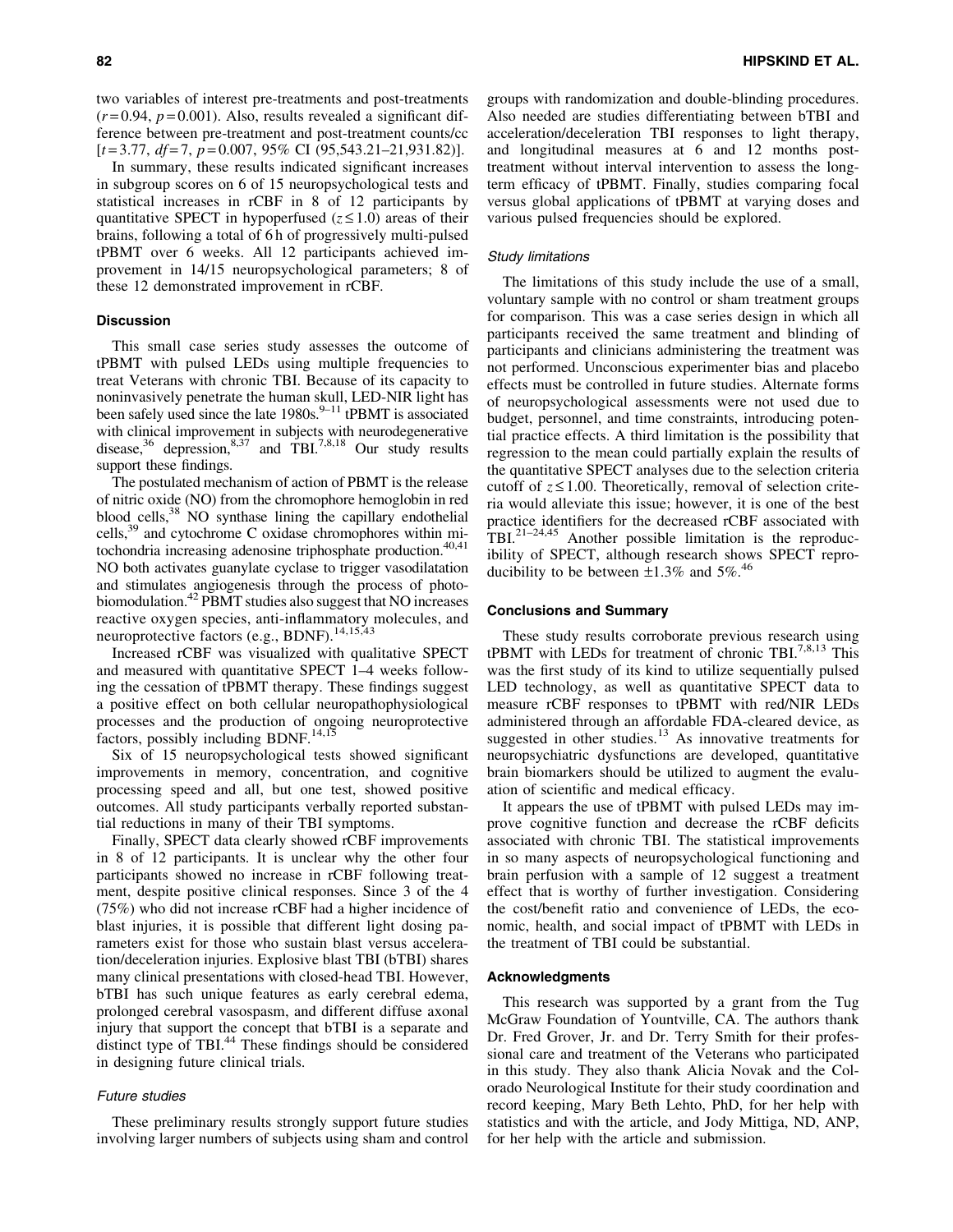#### Author Disclosure Statement

S.G.H., D.H., and M.S. were paid consultants for this study. T.F. was an investor in CereScan. G.B. and S.Q. were paid employees of CereScan. F. G., T.B., and T.H. had no financial or conflicting interest.

#### **References**

- 1. Faul M, Xu L, Wald MM, Coronado V. Traumatic Brain Injury in the United States: Emergency Department Visits, Hospitalizations and Deaths, 2002–2006. Atlanta, GA: Centers for Disease Control and Prevention, National Center for Injury Prevention and Control, 2010.
- 2. Fann JR, Burington B, Leonetti A, Jaffe K, Katon WJ, Thompson RS. Psychiatric illness following traumatic brain injury in an adult health maintenance organization population. Arch Gen Psychiatry 2004;61:53–61.
- 3. Jorge RE, Robinson RG, Moser D, Tateno A, Crespo-Facorro B, Arndt S. Major depression following traumatic brain injury. Arch Gen Psychiatry 2004;61:42–50.
- 4. Kemp J, Bossarte R. Suicide Data Report, 2012. Washington, DC: Department of Veterans Affairs, 2012; pp. 1– 59.
- 5. Oron A, Oron U, Streeter J, et al. Low-level laser therapy applied transcranially to mice following traumatic brain injury significantly reduces long-term neurological deficits. J Neurotrauma 2007;24:651–656.
- 6. Wu Q, Xuan W, Ando T, et al. Low-level laser therapy for closed-head traumatic brain injury in mice: effect of different wavelengths. Lasers Surg Med 2012;44:218–226.
- 7. Naeser MA, Saltmarche A, Krengel MH, Hamblin MR, Knight JA. Transcranial LED therapy for cognitive dysfunction in chronic, mild traumatic brain injury: two case reports. SPIE Newsroom 2010;7552:75520L.
- 8. Naeser MA, Zafonte R, Krengel MH, et al. Significant improvements in cognitive performance post-transcranial, red/near-infrared light-emitting diode treatments in chronic, mild traumatic brain injury: open-protocol study. J Neurotrauma 2014;31:1008–1017.
- 9. Wan, S, Parrish JA, Anderson RR, Madden M. Transmittance of nonionizing radiation in human tissues. Photochem Photobiol 1981;34:679–681.
- 10. Jagdeo JR, Adams LE, Brody NI, Siegel DM. Transcranial red and near infrared light transmission in a cadaveric model. PLoS One 2012;7:e47460.
- 11. Young AE, Germon TJ, Barnett NJ, Manara AR, Nelson RJ. Behaviour of near-infrared light in the adult human head: implications for clinical near-infrared spectroscopy. Br J Anaesth 2000;84:38–42.
- 12. Hamblin MR. Virulence profile: Michael R. Hamblin. Virulence 2016;7:836–839.
- 13. Hamblin MR. Shining light on the head: photobiomodulation for brain disorders. BBA Clin 2016;6:113–124.
- 14. Xuan W, Vatansever F, Huang L, et al. Transcranial lowlevel laser therapy improves neurological performance in traumatic brain injury in mice: effect of treatment repetition regimen. PLoS One 2013;8:e53454.
- 15. Xuan W, Agrawal T, Huang L, Gupta GK, Hamblin MR. Low-level laser therapy for traumatic brain injury in mice increases brain derived neurotrophic factor (BDNF) and synaptogenesis. J Biophotonics 2015;8:502–511.
- 16. Quirk BJ, Torbey M, Buchmann E, Verma S, Whelan HT. Near-infrared photobiomodulation in an animal model of

traumatic brain injury: improvements at the behavioral and biochemical levels. Photomed Laser Surg 2012;30:523–529.

- 17. Ando T, Xuan T, Xu T, et al. Comparison of therapeutic effects between pulsed and continuous wave 810-nm wavelength laser irradiation for traumatic brain injury in mice. PLoS One 2011;6:e26212.
- 18. Henderson T, Morries LD. SPECT perfusion imaging demonstrates improvement of traumatic brain injury with transcranial near-infrared laser phototherapy. Adv Mind Body Med 2015;29:27–33.
- 19. Saltmarche AE, Naeser MA, Ho KF, Hamblin MR, Lim L. Significant Improvement in cognition in mild to moderately severe dementia cases treated with transcranial plus intranasal photobiomodulation: case series report. Photomed Laser Surg 2017;35:432–441.
- 20. Hashmi JT, Haung YY, Sharma SK, et al. Effect of pulsing in low-level light therapy. Lasers Surg Med 2010;42:450– 466.
- 21. Jacobs A. Prospective evaluation of technetium-99 m-HMPAO SPECT in mild and moderate traumatic brain injury. J Nucl Med 1994;35:942–947.
- 22. Kant R, Smith-Seemiller L, Isaac G, Duffy J. Tc-HMPAO SPECT in persistent post-concussion syndrome after mild head injury: comparison with MRI/CT. Brain Inj 1997;11: 115–124.
- 23. Abu-Judeh H, Parker R, Aleksic S, et al. SPECT brain perfusion findings in mild or moderate traumatic brain injury. Nucl Med Rev 2000;3:5–11.
- 24. Ichise M, Chung DG, Wang P, Wortzman G, Gray BG, Franks W. Technetium-99 m-HMPAO SPECT, CT and MRI in the evaluation of patients with chronic traumatic brain injury: a correlation with neuropsychological performance. J Nuci Med 1994;35:217–226.
- 25. Gliner JA, Morgan G, Leech NL. Research Methods in Applied Settings: An Integrated Approach to Design and Analysis. New York: Routledge, 2009; p. 469.
- 26. American Congress of Rehabilitation Medicine, Brain Injury Interdisciplinary Special Interest Group, Mild Traumatic Brain Injury Task Force. Definition of mild traumatic brain injury. J Head Trauma Rehabil 1993;8:86–87.
- 27. Delis DC, Kramer JH, Kaplan E, Ober B. California Verbal Learning Test®-Second Edition. Adult version. Manual. New York, NY: Psychological Corporation, 2000.
- 28. Wechsler D. Wechsler Adult Intelligence Scale—Fourth Edition (WAIS–IV). San Antonio, TX: NCS Pearson, 2008.
- 29. Reynolds CR. Comprehensive Trail Making Test (CTMT). Austin, TX: Pro-Ed, 2002.
- 30. Lewis RF. Digit Vigilance Test. Lutz, FL: Psychological Assessment Resources, 1995.
- 31. Bigler ED. Neuropathology of Mild Traumatic Brain Injury: Correlation with Neurocognitive and Neurobehavioral Findings. Boca Raton, FL: CRC Press/Taylor and Francis, 2015.
- 32. Mena FM, Alamos F, Sole C, Neubauer S. Normal HMPAO brain perfusion and Xe-133 rCBF in children, young adults and elderly. Clin Nucl Med 1993;18:924.
- 33. Rubin RT, Ananth J, Villanueva-Meyer J, Trajmar PG, Mena I. Regional 133xenon cerebral blood flow and cerebral 99mTc-HMPAO uptake in patients with obsessivecompulsive disorder before and during treatment. Biol Psychiatry 1995;38:429–437.
- 34. Lesser IM, Miller BL, Swartz JR, Boone KB, Mehringer CM, Mena I. Brain imaging in late-life schizophrenia and related psychoses. Schizophr Bull 1993;19:773–782.